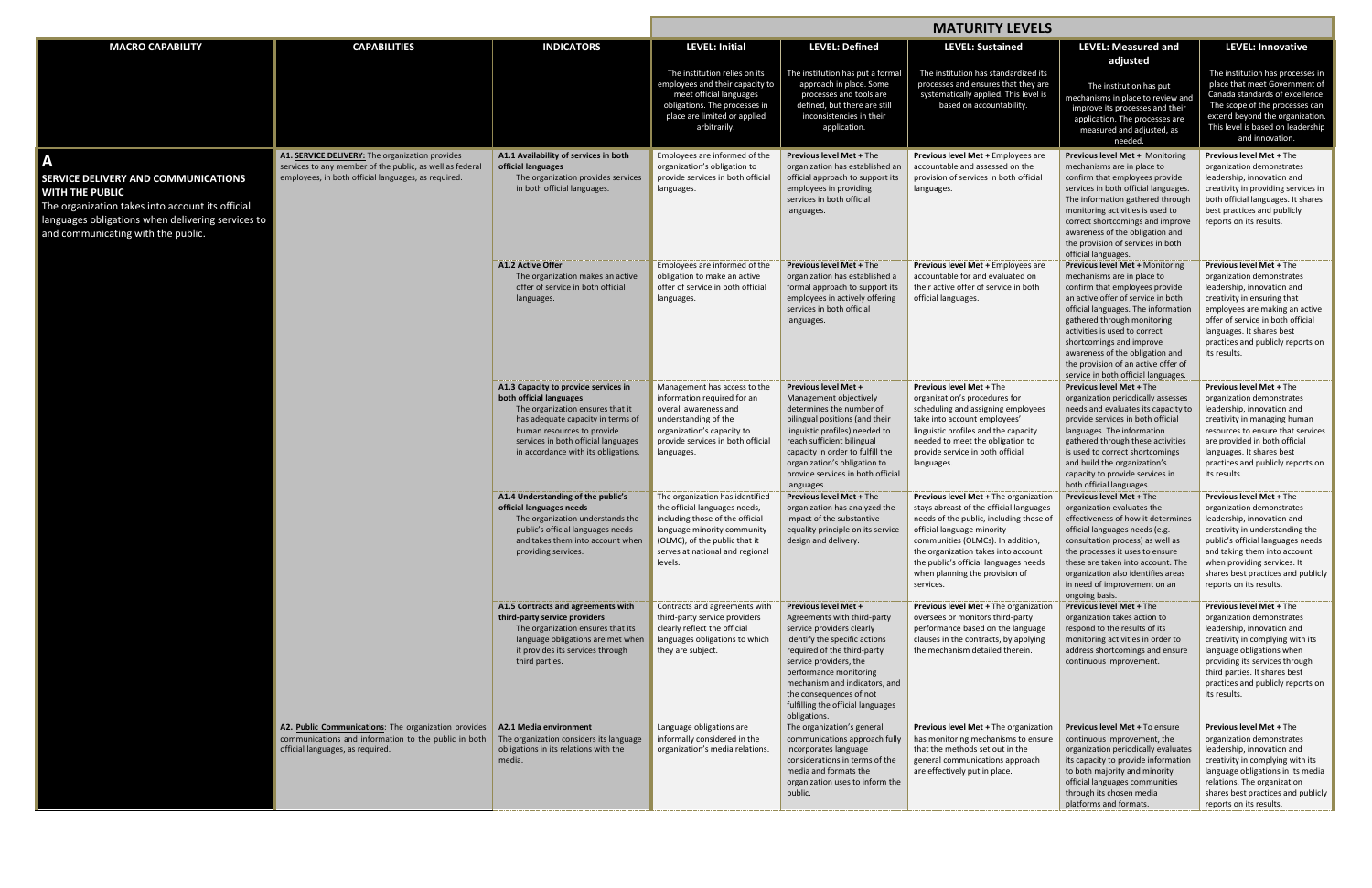|  | <b>A2.2 Special events</b><br>The organization considers its language<br>obligations when organizing or<br>participating in special events for the<br>public (e.g. fairs, exhibitions, press<br>conferences).                                                                                                             | Language obligations are<br>informally considered when the<br>organization organizes or<br>participates in special events.         | The organization's general<br>communications approach fully<br>incorporates language<br>considerations to enable the<br>organization to organize or<br>participate in special events<br>while complying with its<br>language obligations.                             | Previous level Met + The organization<br>has monitoring mechanisms to ensure<br>that the methods set out in the<br>general communications approach<br>are effectively put in place.        | <b>Previous level Met + The</b><br>organization periodically evaluates<br>its capacity to take its language<br>obligations into account when<br>organizing or participating in<br>special events and corrects any<br>shortcomings identified.           | <b>Previous level Met + The</b><br>organization demonstrates<br>leadership, innovation and<br>creativity in complying with its<br>language obligations when<br>organizing or participating in<br>special events. The organization<br>shares best practices and publicly<br>reports on its results.                               |
|--|---------------------------------------------------------------------------------------------------------------------------------------------------------------------------------------------------------------------------------------------------------------------------------------------------------------------------|------------------------------------------------------------------------------------------------------------------------------------|-----------------------------------------------------------------------------------------------------------------------------------------------------------------------------------------------------------------------------------------------------------------------|--------------------------------------------------------------------------------------------------------------------------------------------------------------------------------------------|---------------------------------------------------------------------------------------------------------------------------------------------------------------------------------------------------------------------------------------------------------|----------------------------------------------------------------------------------------------------------------------------------------------------------------------------------------------------------------------------------------------------------------------------------------------------------------------------------|
|  | <b>A2.3 Publications</b><br>The organization considers its language<br>obligations when developing and<br>delivering information for the public.<br>This includes reports, guides, forms,<br>employment offers, call for tenders,<br>tweets, chat, etc., in print or electronic<br>format (e.g. Web sites, social media). | Language obligations are<br>informally considered when the<br>organization develops and<br>delivers information for the<br>public. | The organization's general<br>communications approach fully<br>incorporates official languages<br>elements to enable the<br>organization to develop and<br>deliver information for the<br>public, including OLMCs, in<br>accordance with its language<br>obligations. | <b>Previous level Met + The organization</b><br>has monitoring mechanisms to ensure<br>that the methods set out in the<br>general communications approach<br>are effectively put in place. | <b>Previous level Met + The</b><br>organization periodically evaluates<br>its capacity to take its language<br>obligations into account when<br>developing and delivering<br>information for the public and<br>corrects any shortcomings<br>identified. | <b>Previous level Met + The</b><br>organization demonstrates<br>leadership, innovation and<br>creativity in complying with its<br>language obligations when<br>developing and delivering<br>information for the public.<br>including OLMCs. The<br>organization shares best<br>practices and publicly reports on<br>its results. |
|  | <b>A2.4 Advertising</b><br>The organization considers its language<br>obligations in its advertising campaigns<br>(e.g. advertisements, purchasing ad<br>space or airtime in any media).                                                                                                                                  | Language obligations are<br>informally considered in the<br>organization's advertising<br>campaigns.                               | The organization's general<br>communications approach fully<br>incorporates language<br>considerations to enable the<br>organization to plan and<br>implement advertising<br>campaigns that meet its<br>language obligations.                                         | Previous level Met + The organization<br>has monitoring mechanisms to ensure<br>that the methods set out in the<br>general communications approach<br>are effectively put in place.        | <b>Previous level Met + The</b><br>organization periodically evaluates<br>its capacity to take its language<br>obligations into account in its<br>advertising and corrects any<br>shortcomings identified.                                              | <b>Previous level Met + The</b><br>organization demonstrates<br>leadership, innovation and<br>creativity in complying with its<br>language obligations when<br>planning and implementing<br>advertising campaigns. The<br>organization shares best<br>practices and publicly reports on<br>its results.                          |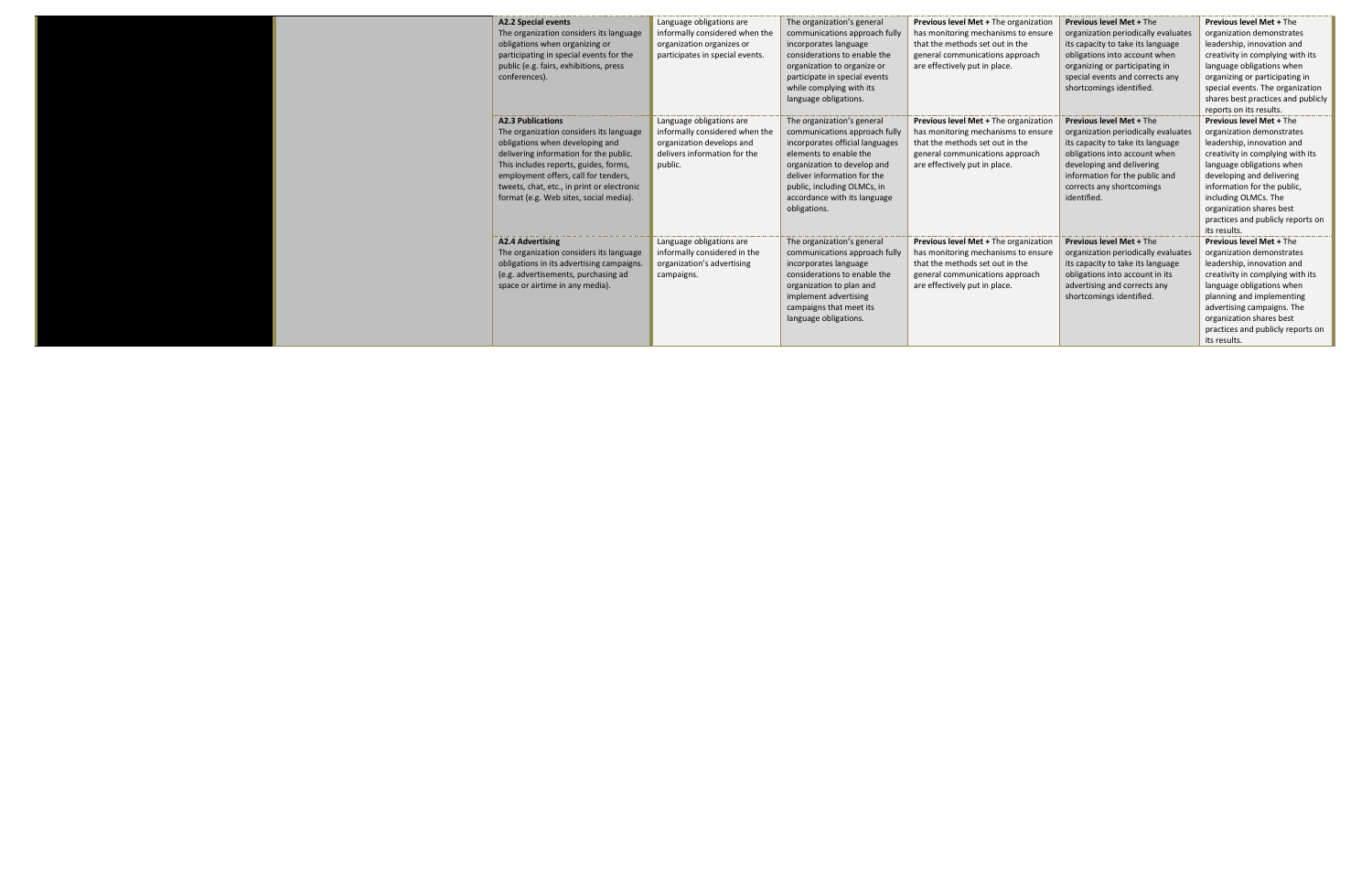|                                                                                                                                                                                                                                                                                                                                                                |                                                                                                                                                                 |                                                                                                                                                                                                                                                                                                                                                                         | <b>MATURITY LEVELS</b>                                                                                                                                                                                                                                                      |                                                                                                                                                                                                                                                                                                                                                                |                                                                                                                                                                                                                                                                                                                                                                                                                          |                                                                                                                                                                                                                                                                                                                             |                                                                                                                                                                                                                                                                                                                                                                  |
|----------------------------------------------------------------------------------------------------------------------------------------------------------------------------------------------------------------------------------------------------------------------------------------------------------------------------------------------------------------|-----------------------------------------------------------------------------------------------------------------------------------------------------------------|-------------------------------------------------------------------------------------------------------------------------------------------------------------------------------------------------------------------------------------------------------------------------------------------------------------------------------------------------------------------------|-----------------------------------------------------------------------------------------------------------------------------------------------------------------------------------------------------------------------------------------------------------------------------|----------------------------------------------------------------------------------------------------------------------------------------------------------------------------------------------------------------------------------------------------------------------------------------------------------------------------------------------------------------|--------------------------------------------------------------------------------------------------------------------------------------------------------------------------------------------------------------------------------------------------------------------------------------------------------------------------------------------------------------------------------------------------------------------------|-----------------------------------------------------------------------------------------------------------------------------------------------------------------------------------------------------------------------------------------------------------------------------------------------------------------------------|------------------------------------------------------------------------------------------------------------------------------------------------------------------------------------------------------------------------------------------------------------------------------------------------------------------------------------------------------------------|
| <b>MACRO CAPABILITY</b>                                                                                                                                                                                                                                                                                                                                        | <b>CAPABILITIES</b>                                                                                                                                             | <b>INDICATORS</b>                                                                                                                                                                                                                                                                                                                                                       | <b>LEVEL: Initial</b>                                                                                                                                                                                                                                                       | <b>LEVEL: Defined</b>                                                                                                                                                                                                                                                                                                                                          | <b>LEVEL: Sustained</b>                                                                                                                                                                                                                                                                                                                                                                                                  | <b>LEVEL: Measured and</b>                                                                                                                                                                                                                                                                                                  | <b>LEVEL: Innovative</b>                                                                                                                                                                                                                                                                                                                                         |
|                                                                                                                                                                                                                                                                                                                                                                |                                                                                                                                                                 |                                                                                                                                                                                                                                                                                                                                                                         | The institution relies on its<br>employees and their capacity to<br>meet official languages<br>obligations. The processes in<br>place are limited or applied<br>arbitrarily.                                                                                                | The institution has put a formal<br>approach in place. Some<br>processes and tools are<br>defined, but there are still<br>inconsistencies in their<br>application.                                                                                                                                                                                             | The institution has standardized its<br>processes and ensures that they are<br>systematically applied. This level is<br>based on accountability.                                                                                                                                                                                                                                                                         | adjusted<br>The institution has put<br>mechanisms in place to review and<br>improve its processes and their<br>application. The processes are<br>measured and adjusted, as<br>needed.                                                                                                                                       | The institution has processes in<br>place that meet Government of<br>Canada standards of excellence.<br>The scope of the processes can<br>extend beyond the organization.<br>This level is based on leadership<br>and innovation.                                                                                                                                |
| B                                                                                                                                                                                                                                                                                                                                                              | <b>B1. LEADERSHIP AND ORGANIZATIONAL CULTURE:</b>                                                                                                               | <b>B1.1 Leadership and commitment to</b>                                                                                                                                                                                                                                                                                                                                | The organization has basic                                                                                                                                                                                                                                                  | <b>Previous Level Met + The</b>                                                                                                                                                                                                                                                                                                                                | Previous Level Met + Mechanisms are                                                                                                                                                                                                                                                                                                                                                                                      | <b>Previous Level Met + The activities</b>                                                                                                                                                                                                                                                                                  | <b>Previous Level Met + The</b>                                                                                                                                                                                                                                                                                                                                  |
| <b>GOVERNANCE, LEADERSHIP AND STRATEGIC</b><br><b>DIRECTION</b><br>Official languages obligations are embedded<br>into the governance of the organization and<br>integrated into its strategic direction. In<br>addition, leaders foster, support and promote<br>official languages as a core value of the<br>organization, and ensure the respect of official | Official languages are fully integrated into the<br>organizational culture, and leadership is strong.                                                           | official languages<br>The organization's leaders lead by<br>example and show their<br>commitment to official languages<br>in order to promote and foster<br>respect for official languages<br>across the organization and<br>ensure the proper management of<br>official languages.                                                                                     | mechanisms (e.g., official<br>languages champion or unit) for<br>managing its official languages<br>responsibilities.                                                                                                                                                       | required conditions (support,<br>leadership and approval<br>authority) are in place to<br>enable the official languages<br>champion to fulfill the role. The<br>mandate and responsibilities of<br>the official languages unit must<br>help the champion to advocate<br>for official languages in all<br>disciplines and at all levels of<br>the organization. | in place to ensure that the official<br>languages champion and unit develop<br>and conduct activities that foster<br>respect for and use of both official<br>languages across the organization at<br>the executive, management and<br>employee levels.<br>An official languages vision is<br>developed and shared with all<br>employees.                                                                                 | conducted by the official<br>languages function (official<br>languages champion and unit) and<br>the strategies used to promote the<br>official languages vision are<br>monitored periodically and<br>adjusted to correct identified<br>shortcomings.                                                                       | organization demonstrates<br>leadership, innovation and<br>creativity in the measures taken<br>by its leaders to lead by example<br>and show their commitment to<br>official languages, in order to<br>promote respect for official<br>languages. It shares best<br>practices and publicly reports on<br>its results.                                            |
| languages obligations.                                                                                                                                                                                                                                                                                                                                         |                                                                                                                                                                 | <b>B1.2 Official languages governance</b><br><b>instruments</b>                                                                                                                                                                                                                                                                                                         | Through its governance<br>instruments, the organization                                                                                                                                                                                                                     | <b>Previous Level Met + The</b><br>organization has guidelines,                                                                                                                                                                                                                                                                                                | <b>Previous Level Met + The</b><br>organization has accountability                                                                                                                                                                                                                                                                                                                                                       | <b>Previous Level Met + The</b><br>organization periodically reviews                                                                                                                                                                                                                                                        | <b>Previous Level Met + The</b><br>organization demonstrates                                                                                                                                                                                                                                                                                                     |
|                                                                                                                                                                                                                                                                                                                                                                |                                                                                                                                                                 | The organization uses governance<br>instruments, such as guidelines,<br>directives, policies and<br>committees, to ensure that its<br>official languages obligations are<br>taken into account when<br>programs and activities are<br>implemented.                                                                                                                      | recognizes its official languages<br>obligations with respect to the<br>implementation of programs<br>and activities.                                                                                                                                                       | directives and policies that<br>govern its programs and<br>activities and help it to take its<br>official languages obligations<br>into account.                                                                                                                                                                                                               | mechanisms in place to ensure that<br>the official languages obligations<br>included in its governance<br>instruments are integrated in the<br>implementation of its programs and<br>activities.                                                                                                                                                                                                                         | its governance instruments and<br>accountability mechanisms, and<br>makes any necessary adjustments.                                                                                                                                                                                                                        | leadership, innovation and<br>creativity in developing<br>governance instruments and<br>implementing measures to<br>promote compliance with its<br>official languages obligations. It<br>shares best practices and publicly<br>reports on its results.                                                                                                           |
|                                                                                                                                                                                                                                                                                                                                                                | <b>B2. STRATEGIC AND OPERATIONAL PLANNING:</b><br>Official languages obligations are incorporated into the<br>organization's priorities and long-term planning. | <b>B2.1 Resource allocation</b><br>The organization ensures that<br>sufficient resources (e.g., financial,<br>human) have been allocated to<br>comply with its official languages<br>obligations.                                                                                                                                                                       | Official languages resources<br>within the organization are<br>allocated informally, and all<br>planning is done informally and<br>on an ad hoc basis.                                                                                                                      | The people responsible for<br>official languages within the<br>organization are consulted on<br>an ad hoc basis when planning<br>for resources.                                                                                                                                                                                                                | The people responsible for official<br>languages within the organization<br>actively participate in the resource<br>planning cycle. In addition, there are<br>formal links between official<br>languages objectives and the<br>allocation of resources to achieve<br>these objectives. In other words, the<br>organization can demonstrate that it<br>plans effectively to achieve its official<br>languages objectives. | <b>Previous Level Met + The</b><br>organization evaluates whether it<br>has sufficient official languages<br>resources to meet its needs.                                                                                                                                                                                   | <b>Previous Level Met + The</b><br>process for allocating resources<br>for official languages is reviewed<br>periodically so that it reflects the<br>organization's approach to<br>resource planning. The<br>organization shares best<br>practices and publicly reports on<br>its results.                                                                       |
|                                                                                                                                                                                                                                                                                                                                                                |                                                                                                                                                                 | <b>B2.2 Planning processes and</b><br>alignment with activities<br>Strategic and operational planning<br>takes official languages fully into<br>account. Official languages<br>obligations are adapted and<br>incorporated into the strategic<br>planning process, such as the<br>budget, operational planning,<br>resource allocation, and<br>performance measurement. | Any alignment between official   There is an official languages<br>languages obligations and<br>strategic planning processes is<br>coincidental.                                                                                                                            | strategy, but it is not fully<br>integrated into strategic and<br>operational planning.                                                                                                                                                                                                                                                                        | Previous Level Met + The official<br>languages strategy is fully integrated<br>into the organization's overall<br>strategic and operational planning<br>process.                                                                                                                                                                                                                                                         | <b>Previous Level Met + The</b><br>organization periodically assesses<br>its official languages needs and<br>follows up in order to adjust the<br>official languages strategy.                                                                                                                                              | Previous Level Met + A single<br>planning process is in place for<br>overall strategic planning and for<br>official languages strategic<br>planning. Official languages<br>issues are an integral part of the<br>organization's reflections on its<br>strategic directions. The<br>organization shares best<br>practices and publicly reports on<br>its results. |
|                                                                                                                                                                                                                                                                                                                                                                | <b>B3. PUBLIC POLICIES AND PROGRAMS:</b><br>Policies and programs take official languages obligations<br>into account.                                          | <b>B3.1 Public policy design</b><br>The organization takes official<br>languages into account when<br>designing programs or initiatives,<br>when modifying or eliminating<br>them, and particularly when<br>requesting authorization or<br>funding for implementing them<br>(Cabinet, Treasury Board or<br>equivalent).                                                 | The people responsible for<br>official languages are consulted<br>on an ad hoc basis when<br>programs or initiatives are being<br>designed, when they are being<br>modified or eliminated, and<br>when authorization or funding<br>requests are being prepared for<br>them. | The people responsible for<br>official languages are actively<br>and systematically involved in<br>the process of designing<br>programs or initiatives, of<br>modifying or eliminating them,<br>and of preparing authorization<br>and funding requests for them.<br>Official languages<br>considerations that are<br>retained are documented and<br>costed.    | <b>Previous Level Met + The</b><br>organization has tools and<br>mechanisms to ensure that official<br>languages considerations are included<br>when designing programs or<br>initiatives, when modifying or<br>eliminating them, and when<br>preparing authorization and funding<br>requests for them. Monitoring<br>mechanisms are in place.                                                                           | <b>Previous Level Met + The</b><br>organization evaluates its<br>processes for designing programs<br>or initiatives, and for modifying or<br>eliminating them, in order to<br>optimize its capacity for<br>integrating official languages<br>considerations. Adjustments are<br>made to correct identified<br>shortcomings. | <b>Previous Level Met + The</b><br>organization demonstrates<br>leadership, innovation and<br>creativity in taking official<br>languages into account when<br>designing programs or initiatives,<br>and when modifying or<br>eliminating them. It shares best<br>practices and publicly reports on<br>its results.                                               |
|                                                                                                                                                                                                                                                                                                                                                                |                                                                                                                                                                 | <b>B3.2 Decision-making processes for</b><br>programs<br>The organization takes official<br>languages into account when it<br>makes decisions for program<br>implementation (e.g., changes to<br>eligibility criteria or to service<br>points, how information is<br>communicated to a target group).                                                                   | Official languages are either not<br>considered or are considered on<br>an ad hoc basis when decisions<br>are made for program<br>implementation.                                                                                                                           | Decision-making rules are in<br>place to ensure that all<br>program decision-making<br>processes include official<br>languages considerations.                                                                                                                                                                                                                 | <b>Previous Level Met + The</b><br>organization monitors the way in<br>which the decision-making rules are<br>used to incorporate official languages<br>considerations into all of its program<br>decision-making processes.                                                                                                                                                                                             | <b>Previous Level Met + The</b><br>organization periodically evaluates<br>the extent to which its decision-<br>making rules enable it to take<br>official languages considerations<br>into full account in all of its<br>program decision-making<br>processes. Adjustments are made<br>to correct identified shortcomings.  | <b>Previous Level Met + The</b><br>organization demonstrates<br>leadership, innovation and<br>creativity in ensuring that<br>program implementation takes<br>official languages into full<br>account. It shares best practices<br>and publicly reports on its<br>results.                                                                                        |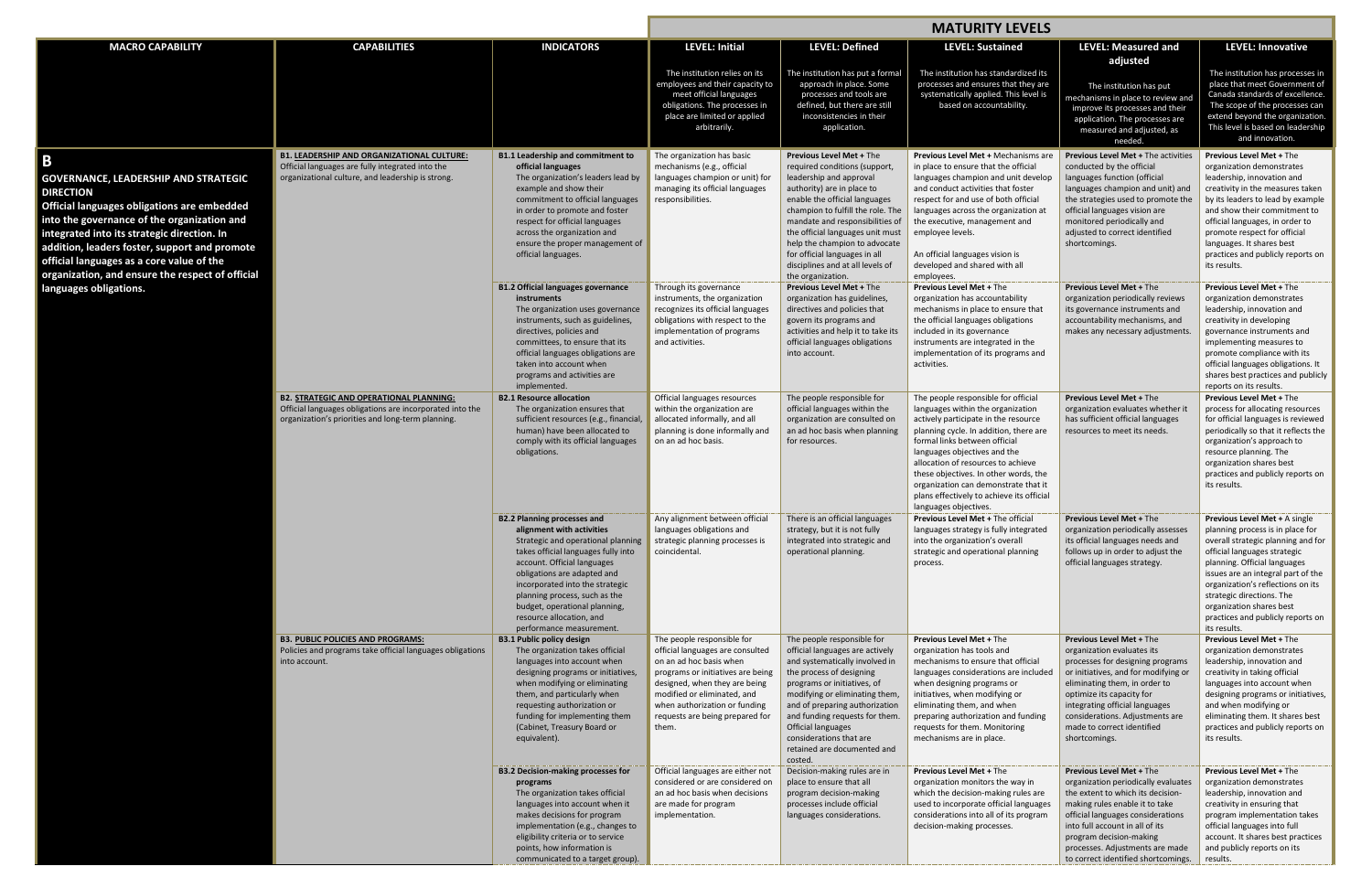|                                                                                                        | <b>B3.3 Positive measures within</b><br>programs<br>The organization's programs<br>support the development of<br>official language minority<br>communities (OLMCs) and foster<br>the full recognition and use of<br>English and French in Canadian<br>society.                                                                                                                                                                                              | The organization recognizes that<br>it has an obligation to support<br>OLMC development and to<br>foster the full recognition and<br>use of English and French in<br>Canadian society. It is<br>committed to taking positive<br>measures to meet this<br>obligation through its programs. | <b>Previous Level Met + The</b><br>organization has identified the<br>relevant OLMC stakeholders in<br>relation to its mandate or<br>programs. It makes sure to<br>identify OLMC needs in<br>relation to its programs. It also<br>considers how its programs can<br>promote the full recognition<br>and use of English and French<br>in Canadian society. | Previous Level Met + Decision-<br>making rules are in place to ensure<br>that the program decision-making<br>processes include criteria for taking<br>OLMC needs into account and to<br>define how its programs (e.g.,<br>contribution programs, programs<br>administered by third parties) can<br>support OLMC development and<br>foster the full recognition and use of<br>English and French in Canadian<br>society. The defined means are<br>included in the program progress<br>plans. This includes identifying<br>measures and developing a "Part VII<br>reflex". | <b>Previous Level Met + The</b><br>organization monitors the way in<br>which the decision-making rules<br>are used to ensure that OLMC<br>needs are considered and how the<br>measures defined in program<br>progress plans that aim to support<br>OLMC development and foster the<br>full recognition and use of English<br>and French in Canadian society are<br>implemented. Adjustments are<br>made to correct identified<br>shortcomings. | Previous Level Met + The<br>organization demonstrates<br>leadership, innovation and<br>creativity in taking positive<br>measures. It shares best<br>practices and publicly reports on<br>its results.                                                                                |
|--------------------------------------------------------------------------------------------------------|-------------------------------------------------------------------------------------------------------------------------------------------------------------------------------------------------------------------------------------------------------------------------------------------------------------------------------------------------------------------------------------------------------------------------------------------------------------|-------------------------------------------------------------------------------------------------------------------------------------------------------------------------------------------------------------------------------------------------------------------------------------------|-----------------------------------------------------------------------------------------------------------------------------------------------------------------------------------------------------------------------------------------------------------------------------------------------------------------------------------------------------------|--------------------------------------------------------------------------------------------------------------------------------------------------------------------------------------------------------------------------------------------------------------------------------------------------------------------------------------------------------------------------------------------------------------------------------------------------------------------------------------------------------------------------------------------------------------------------|------------------------------------------------------------------------------------------------------------------------------------------------------------------------------------------------------------------------------------------------------------------------------------------------------------------------------------------------------------------------------------------------------------------------------------------------|--------------------------------------------------------------------------------------------------------------------------------------------------------------------------------------------------------------------------------------------------------------------------------------|
| <b>B4. REPORTING:</b><br>The organization's reporting activities have an "official<br>languages lens". | <b>B4.1 Performance management</b><br>The organization has a<br>performance management<br>program that includes annual<br>performance objectives for all<br>employees and managers that are<br>specific to their official languages<br>obligations (e.g., bilingual<br>supervision, bilingual service to<br>the public and employees, active<br>offer, bilingual meetings) in<br>relation to their positions,<br>pursuant to the Official Languages<br>Act. | Performance agreements<br>include objectives related to the<br>official languages obligations of<br>employees and managers on an<br>ad hoc basis.                                                                                                                                         | The organization defines<br>official languages performance<br>objectives for each employee<br>category. It also defines the<br>resources needed to meet<br>those objectives.                                                                                                                                                                              | Previous Level Met + Mechanisms are<br>in place to ensure that official<br>languages performance objectives are<br>included in each employee's<br>performance agreement and that the<br>resources needed to meet those<br>objectives are allocated.                                                                                                                                                                                                                                                                                                                      | <b>Previous Level Met + The</b><br>organization periodically reviews<br>the official languages performance<br>objectives and resources and<br>makes adjustments to correct any<br>identified shortcomings.                                                                                                                                                                                                                                     | <b>Previous Level Met + The</b><br>organization demonstrates<br>leadership, innovation and<br>creativity in defining and<br>including official languages<br>objectives in its performance<br>management program. It shares<br>best practices and publicly<br>reports on its results. |
|                                                                                                        | <b>B4.2 Program evaluation</b><br>The organization uses an "official<br>languages lens" when conducting<br>program evaluations.                                                                                                                                                                                                                                                                                                                             | The program evaluation unit<br>recognizes the organization's<br>official languages obligations.                                                                                                                                                                                           | <b>Previous Level Met + The</b><br>program evaluation unit takes<br>measures to identify official<br>languages issues related to<br>some evaluations but does not<br>do so systematically.                                                                                                                                                                | Previous Level Met + Respecting and<br>promoting official languages are<br>components the organization uses in<br>developing its periodic evaluation<br>plan. For all evaluations conducted<br>under the plan, mechanisms are in<br>place for identifying potential official<br>languages issues. In other words, the<br>organization plans all evaluations<br>using an official languages lens.                                                                                                                                                                         | Previous Level Met + When the<br>organization publishes the results<br>of its evaluations, it highlights the<br>findings related to official<br>languages issues and ensures that<br>progress plans specify measures to<br>resolve these issues so that it can<br>follow up to ensure that the<br>measures are implemented.                                                                                                                    | <b>Previous Level Met + The</b><br>organization demonstrates<br>leadership, innovation and<br>creativity in using an official<br>languages lens when conducting<br>program evaluations. It shares<br>best practices and publicly<br>reports on its results.                          |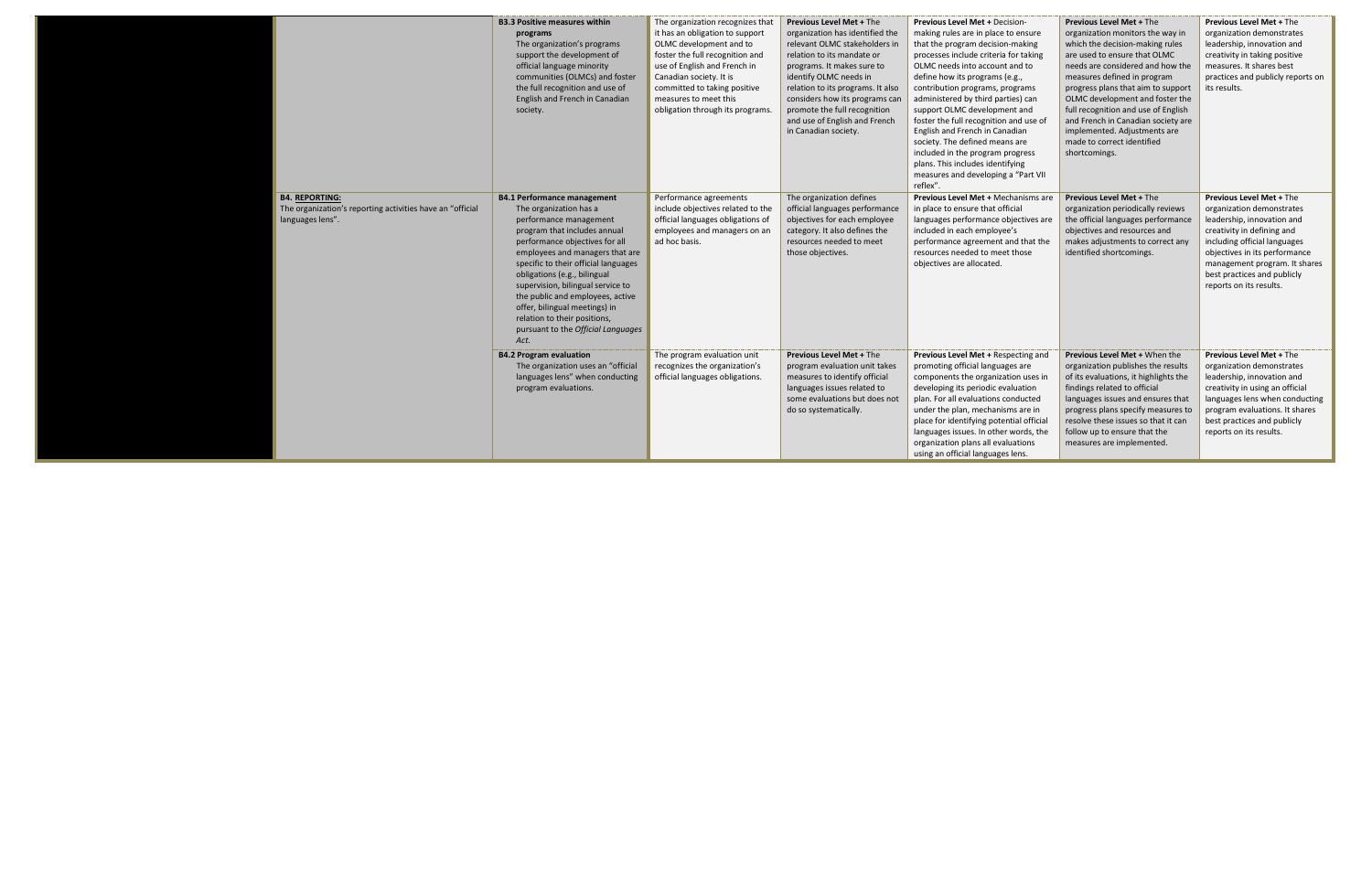|                                                                                                                                                                                                                                                                                                           |                                                                                                                                                                                                                |                                                                                                                                                                                                                                                                                                                                                                                                                                                                                                                       | <b>MATURITY LEVELS</b>                                                                                                                                                                                                                                                                       |                                                                                                                                                                                                                                                                                                                                             |                                                                                                                                                                                                                                                                                |                                                                                                                                                                                                                                                                                                                  |                                                                                                                                                                                                                                                                                                                                                                                                                           |
|-----------------------------------------------------------------------------------------------------------------------------------------------------------------------------------------------------------------------------------------------------------------------------------------------------------|----------------------------------------------------------------------------------------------------------------------------------------------------------------------------------------------------------------|-----------------------------------------------------------------------------------------------------------------------------------------------------------------------------------------------------------------------------------------------------------------------------------------------------------------------------------------------------------------------------------------------------------------------------------------------------------------------------------------------------------------------|----------------------------------------------------------------------------------------------------------------------------------------------------------------------------------------------------------------------------------------------------------------------------------------------|---------------------------------------------------------------------------------------------------------------------------------------------------------------------------------------------------------------------------------------------------------------------------------------------------------------------------------------------|--------------------------------------------------------------------------------------------------------------------------------------------------------------------------------------------------------------------------------------------------------------------------------|------------------------------------------------------------------------------------------------------------------------------------------------------------------------------------------------------------------------------------------------------------------------------------------------------------------|---------------------------------------------------------------------------------------------------------------------------------------------------------------------------------------------------------------------------------------------------------------------------------------------------------------------------------------------------------------------------------------------------------------------------|
| <b>MACRO CAPABILITY</b>                                                                                                                                                                                                                                                                                   | <b>CAPABILITIES</b>                                                                                                                                                                                            | <b>INDICATORS</b>                                                                                                                                                                                                                                                                                                                                                                                                                                                                                                     | <b>LEVEL: Initial</b>                                                                                                                                                                                                                                                                        | <b>LEVEL: Defined</b>                                                                                                                                                                                                                                                                                                                       | <b>LEVEL: Sustained</b>                                                                                                                                                                                                                                                        | <b>LEVEL: Measured and</b><br>adjusted                                                                                                                                                                                                                                                                           | <b>LEVEL: Innovative</b>                                                                                                                                                                                                                                                                                                                                                                                                  |
|                                                                                                                                                                                                                                                                                                           |                                                                                                                                                                                                                |                                                                                                                                                                                                                                                                                                                                                                                                                                                                                                                       | The institution relies on its<br>employees and their capacity to<br>meet official languages<br>obligations. The processes in<br>place are limited or applied<br>arbitrarily.                                                                                                                 | The institution has put a formal<br>approach in place. Some<br>processes and tools are<br>defined, but there are still<br>inconsistencies in their<br>application.                                                                                                                                                                          | The institution has standardized its<br>processes and ensures that they are<br>systematically applied. This level is<br>based on accountability.                                                                                                                               | The institution has put<br>mechanisms in place to review and<br>improve its processes and their<br>application. The processes are<br>measured and adjusted, as<br>needed.                                                                                                                                        | The institution has processes in<br>place that meet Government of<br>Canada standards of excellence.<br>The scope of the processes can<br>extend beyond the organization.<br>This level is based on leadership<br>and innovation.                                                                                                                                                                                         |
| $\mathsf{C}$<br><b>PEOPLE MANAGEMENT</b><br>The organization takes into account its official<br>languages obligations when optimizing the<br>workforce and the work environment to enable<br>high productivity and performance, effective<br>use of human resources and increased<br>employee engagement. | <b>C1. HUMAN RESOURCES PRACTICES:</b><br>Official languages are integrated into human resources<br>practices.                                                                                                  | C1.1 Linguistic profiles of bilingual<br>positions<br>The organization establishes<br>accurate linguistic profiles of<br>positions by objectively<br>determining the required level of<br>second language proficiency after<br>having objectively established that<br>a position requires the use of both<br>official languages.                                                                                                                                                                                      | The linguistic profiles of<br>bilingual positions within the<br>organization are established<br>informally.                                                                                                                                                                                  | Managers have tools and<br>procedures to establish<br>accurate linguistic profiles of<br>bilingual positions according to<br>official languages<br>requirements.                                                                                                                                                                            | <b>Previous Level Met + Monitoring</b><br>mechanisms are in place to ensure<br>that managers use the tools and<br>follow the procedures for establishing<br>the linguistic profiles of bilingual<br>positions.                                                                 | <b>Previous Level Met + The</b><br>organization periodically evaluates<br>the linguistic profiles of bilingual<br>positions, including the related<br>tools and procedures, and corrects<br>any identified shortcomings.                                                                                         | <b>Previous Level Met + The</b><br>organization demonstrates<br>leadership, innovation and<br>creativity in objectively<br>establishing the linguistic profiles<br>of bilingual positions. It shares its<br>best practices and publicly<br>reports on its results.                                                                                                                                                        |
|                                                                                                                                                                                                                                                                                                           |                                                                                                                                                                                                                | <b>C1.2 Staffing bilingual positions</b><br>The organization takes the<br>necessary measures to ensure that<br>the established language<br>requirements are met when<br>staffing bilingual positions.                                                                                                                                                                                                                                                                                                                 | Imperative staffing of bilingual<br>positions is the norm within the<br>organization.                                                                                                                                                                                                        | <b>Previous Level Met + The</b><br>organization's approach to<br>staffing bilingual positions<br>includes rules on imperative<br>staffing. Rules are also in place<br>so that the necessary measures<br>are taken to ensure that the<br>position's language<br>requirements are met in<br>exceptional cases of non-<br>imperative staffing. | <b>Previous Level Met + Monitoring</b><br>mechanisms are in place to ensure<br>that the rules on non-imperative<br>staffing of bilingual positions are<br>applied.                                                                                                             | <b>Previous Level Met + The</b><br>organization periodically evaluates<br>the effectiveness of its rules for<br>non-imperative staffing and its<br>capacity to staff imperatively. It<br>analyzes any identified<br>shortcomings and makes<br>adjustments to correct them. The<br>rules are modified, as needed. | <b>Previous Level Met + The</b><br>organization demonstrates<br>leadership, innovation and<br>creativity in staffing bilingual<br>positions. It shares its best<br>practices and publicly reports on<br>its results.                                                                                                                                                                                                      |
|                                                                                                                                                                                                                                                                                                           |                                                                                                                                                                                                                | <b>C1.3 Recruitment measures</b><br>The organization takes measures<br>to promote the equitable<br>participation of English- and<br>French-speaking Canadians in its<br>recruitment processes.<br>Recruitment processes refers to all<br>activities intended to recruit new<br>employees, such as job fairs,<br>booths, competitions, etc.                                                                                                                                                                            | The organization acknowledges<br>its language obligations<br>regarding recruitment<br>measures. The organization<br>takes measures informally and<br>on an ad hoc basis to promote<br>the equitable participation of<br>both language groups.                                                | <b>Previous Level Met + Human</b><br>resources advisors are aware<br>of the language obligations<br>related to recruitment<br>measures. They have the<br>necessary expertise in this area<br>and provide advice to<br>managers and supervisors.                                                                                             | <b>Previous Level Met + Monitoring</b><br>mechanisms are in place to ensure<br>that managers systematically consult<br>human resources advisors regarding<br>recruitment measures to ensure<br>equitable participation of both<br>language groups.                             | <b>Previous Level Met + The</b><br>organization periodically evaluates<br>its recruitment processes and the<br>measures it takes to ensure<br>equitable participation of both<br>language groups. It corrects any<br>identified shortcomings.                                                                    | <b>Previous Level Met + The</b><br>organization demonstrates<br>leadership, innovation and<br>creativity in recruiting to ensure<br>equitable participation of both<br>official language groups. It shares<br>its best practices and publicly<br>reports on its results.                                                                                                                                                  |
|                                                                                                                                                                                                                                                                                                           | <b>C2. LEARNING, TRAINING AND DEVELOPMENT:</b><br>Learning, training and development activities take the<br>needs of the organization and its employees into<br>account in order to meet language obligations. | C2.1 Language training and language<br>maintenance<br>The organization understands its<br>needs and its employees' needs*<br>in terms of language training and<br>language maintenance, and takes<br>the necessary measures to meet<br>them.<br>* The organization's language<br>training needs are not necessarily<br>the same as those of its employees<br>(e.g., employees' professional<br>development for career<br>advancement purposes vs. the<br>organization's need to fulfill its<br>language obligations). | The organization identifies its<br>language training and language<br>maintenance needs-as well as<br>the measures to meet those<br>needs-informally and on an ad<br>hoc basis.                                                                                                               | Some of the organization's<br>units have a formal approach<br>for periodically identifying<br>their needs in terms of<br>language training and language<br>maintenance and for taking the<br>necessary measures to meet<br>them.                                                                                                            | A formal and comprehensive<br>approach is in place across the<br>organization to identify its needs in<br>terms of language training and<br>language maintenance and to take<br>the necessary measures to meet<br>them.                                                        | <b>Previous Level Met + The</b><br>organization periodically reports<br>on language training and language<br>maintenance to ensure<br>accountability.                                                                                                                                                            | <b>Previous Level Met + The</b><br>organization demonstrates<br>leadership, innovation and<br>creativity in identifying language<br>training needs and providing that<br>training to employees. It shares<br>its best practices and publicly<br>reports on its results. Language<br>training is also an integral part of<br>professional development<br>programs and of short- and<br>medium-term succession<br>planning. |
|                                                                                                                                                                                                                                                                                                           |                                                                                                                                                                                                                | C2.2 Training on language rights and<br>obligations<br>The organization provides training<br>to managers and employees on<br>their language rights and<br>obligations.                                                                                                                                                                                                                                                                                                                                                | The organization informs<br>managers and employees of<br>their language rights and<br>obligations on an informal and<br>ad hoc basis.                                                                                                                                                        | <b>Previous Level Met + The</b><br>organization provides training<br>to managers and employees on<br>their language rights and<br>obligations.                                                                                                                                                                                              | <b>Previous Level Met + Monitoring</b><br>mechanisms are in place to ensure<br>that managers and employees<br>complete training on their language<br>rights and obligations.                                                                                                   | <b>Previous Level Met + The</b><br>organization periodically monitors<br>the training provided and adjusts<br>the allocated resources and<br>monitoring mechanisms, as<br>needed.                                                                                                                                | <b>Previous Level Met + The</b><br>organization demonstrates<br>leadership, innovation and<br>creativity in providing training to<br>managers and employees on<br>their language rights and<br>obligations. It shares its best<br>practices and publicly reports on<br>its results.                                                                                                                                       |
|                                                                                                                                                                                                                                                                                                           | C3. LANGUAGE OF WORK AND PEOPLE MANAGEMENT:<br>The organization takes the necessary measures to meet<br>its language-of-work obligations.                                                                      | <b>C3.1 Supervision</b><br>The organization ensures that<br>supervision is consistent with<br>language-of-work requirements.                                                                                                                                                                                                                                                                                                                                                                                          | The organization informs<br>managers and supervisors with<br>employees working in regions<br>designated as bilingual for<br>language-of-work purposes of<br>their responsibility to use the<br>official language of the<br>employees' choice when<br>carrying out their supervisory<br>role. | <b>Previous Level Met +</b><br>Managers and supervisors<br>have tools and resources to<br>help them supervise<br>employees working in regions<br>designated as bilingual for<br>language-of-work purposes in<br>the official language of the<br>employees' choice.                                                                          | <b>Previous Level Met + The</b><br>performance agreements of<br>managers and supervisors with<br>employees working in regions<br>designated as bilingual for language<br>of work purposes include objectives<br>tied to supervision-related official<br>languages obligations. | <b>Previous Level Met + The</b><br>organization periodically verifies<br>that its managers and supervisors<br>meet their supervision-related<br>official languages obligations. It<br>conducts a detailed analysis of the<br>results and corrects any identified<br>shortcomings.                                | <b>Previous Level Met + The</b><br>organization demonstrates<br>leadership, innovation and<br>creativity in ensuring that<br>employees who work in regions<br>designated as bilingual for<br>language of work purposes are<br>supervised in the official<br>language of their choice. It<br>shares its best practices and<br>publicly reports on its results.                                                             |